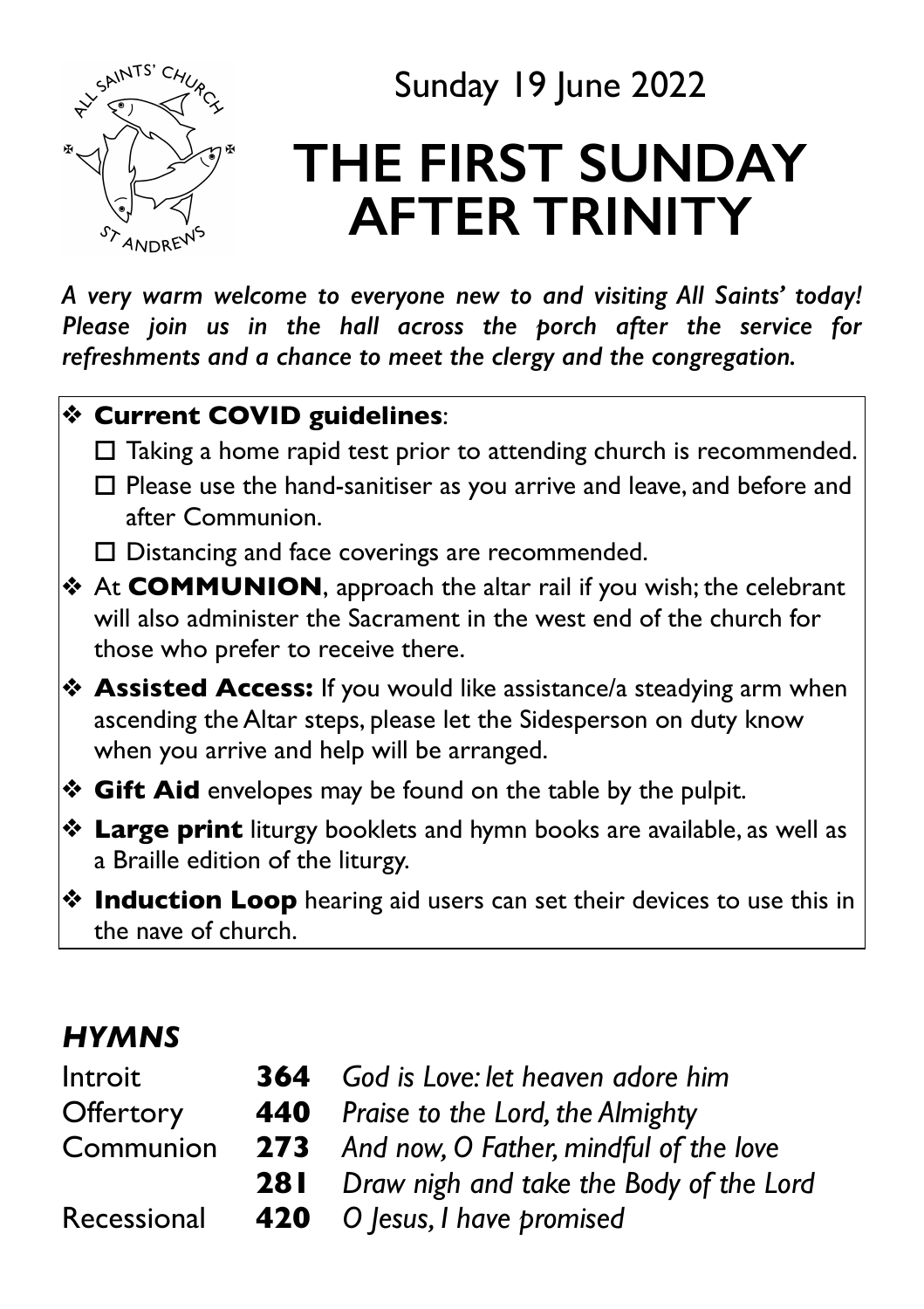### *COMMUNION SETTING Missa de Angelis*

God, the strength of all them that put their trust in thee, mercifully accept our prayers and, because through the weakness of our mortal nature we can do no good thing without thee, grant us the help of thy grace that, in keeping of thy commandments, we may please thee, both in will and deed;

## *FIRST READING Isaiah 65.1–9*



**PSALIVI 22.16-27**<br>Be not thou far from me, O <u>Lord</u> • thou art my succour, haste thee <u>to</u> help me.

**Deliver my soul from the sword • my darling from the power ofˆthe dog.**  Save me from the lion's mouth • thou hast heard me also from among the horns of the uˆnicorns.

**I will declare thy Name unto my brethren • in the midst of the**  congregation will **I** praise thee.

O praise the Lord, ye that fear him • magnify him, all ye of the seed of Jacob, and fear him, all ye seed of Is<sup>o</sup>ra-el;

**For he hath not despised, nor abhorred, the low estate of the poor • he hath not hid his face from him, but when he called unto him he heard him.** 

My praise is of thee in the great congregation • my vows will I perform in the sight of them that fear him.

**The poor shall eat and be satisˆfied • they that seek after the Lord shall praise him; your heart shall live for ever.** 

All the ends of the world shall remember themselves, and be turned unto the Lord • and all the kindreds of the nations shall worship before him.

**For the kingdom is the Lord's • and he is the Governor among the people.** 

*EPISTLE Galatians 3.23–29*

# *ACCLAMATION*

*Alleluia!* I am the light of the world, says the Lord, anyone who follows me will have the light of life. *Alleluia!*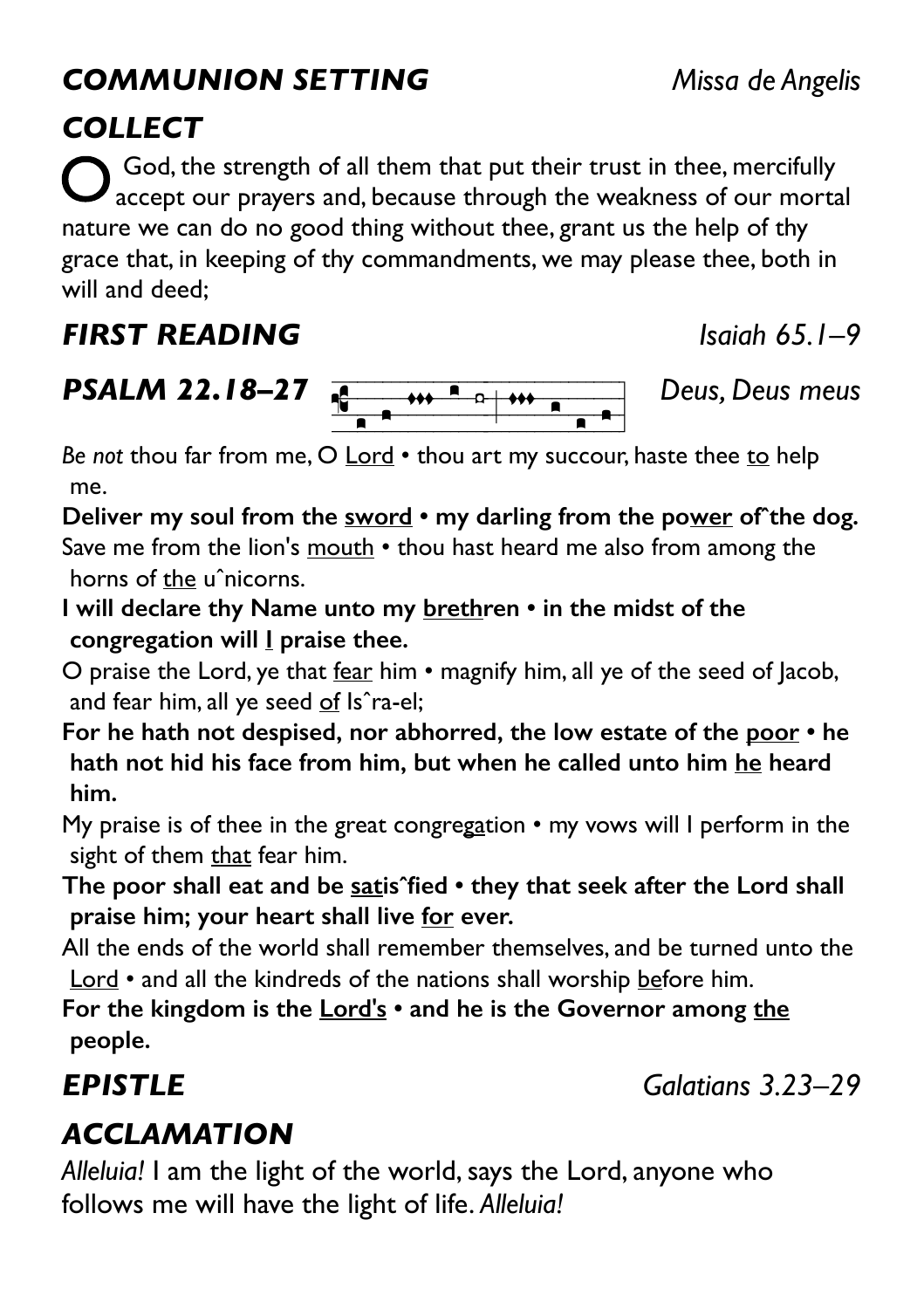*GOSPEL St Luke 8.26–39 PREACHER The Rt Revd Ian Paton, Bishop MOTET Litany to the Holy Spirit* (Hurford) *VOLUNTARY Komm, Gott Schöpfer, Heiliger Geist* BWV667 (Bach)

### **INTERCESSIONS**

*To be confirmed:* Katie Abraham, Rosie Berners-Lee

*In particular need:* Priscilla White, Anne Clayton, Pauline, Vanessa Watchman, Paul Johnson, Sarah Gilfillan, Margaret & Rachael Church, Eileen Taylor, Ewan Bowlby, Judy & Kathleen Cummins, Iain Cameron, Chris Hanson, Netta, David Day, *Priest*

**Continuing need:** Effie Keracher, Jonah & Chris Andrews, Gareth & Jenni Saunders, Ashley Cummins, *Priest*, Edie, Alice Bullough, Joan Day, Catherine Rowe, Rebecca, Beatrice, & Alexander, Shelagh Brown, Alec, Heather Moffitt, Bill Hyland, Jenny Bisset, Allan & Julia Grubb, Colin Perry

*Residential care:* Catriona, Ann Noltie

*Recently departed:* Allan Coffey, *Priest*

*Year's mind***:** 19. Eileen Phyllis Ryan (1998); 23. Mary Boothby (1933); 24. Joan Gribben (1991); 25. Joan Nicholas (2006)

| <b>SERVICES THIS WEEK</b> |                                                    |                            |  |  |
|---------------------------|----------------------------------------------------|----------------------------|--|--|
| Sunday 19                 | 0800 Mass<br>1000 Sung Mass<br>1800 Evening Prayer | <b>TRINITY I</b>           |  |  |
| Monday 20                 | 0800 Mass                                          | St Fillan                  |  |  |
| Tuesday 21                | 1800 Mass                                          |                            |  |  |
| Wednesday 22              | 1800 Mass                                          | St Alban                   |  |  |
| Thursday 23               | 1215 Mass                                          |                            |  |  |
| Friday 24                 | 0800 Mass                                          | <b>Nativity of St John</b> |  |  |
| Saturday 25               | 1130 Mass                                          | St Moluag                  |  |  |

*\*Morning and Evening Prayer are said at the usual times. Compline is sung Wednesdays at 9 pm.*